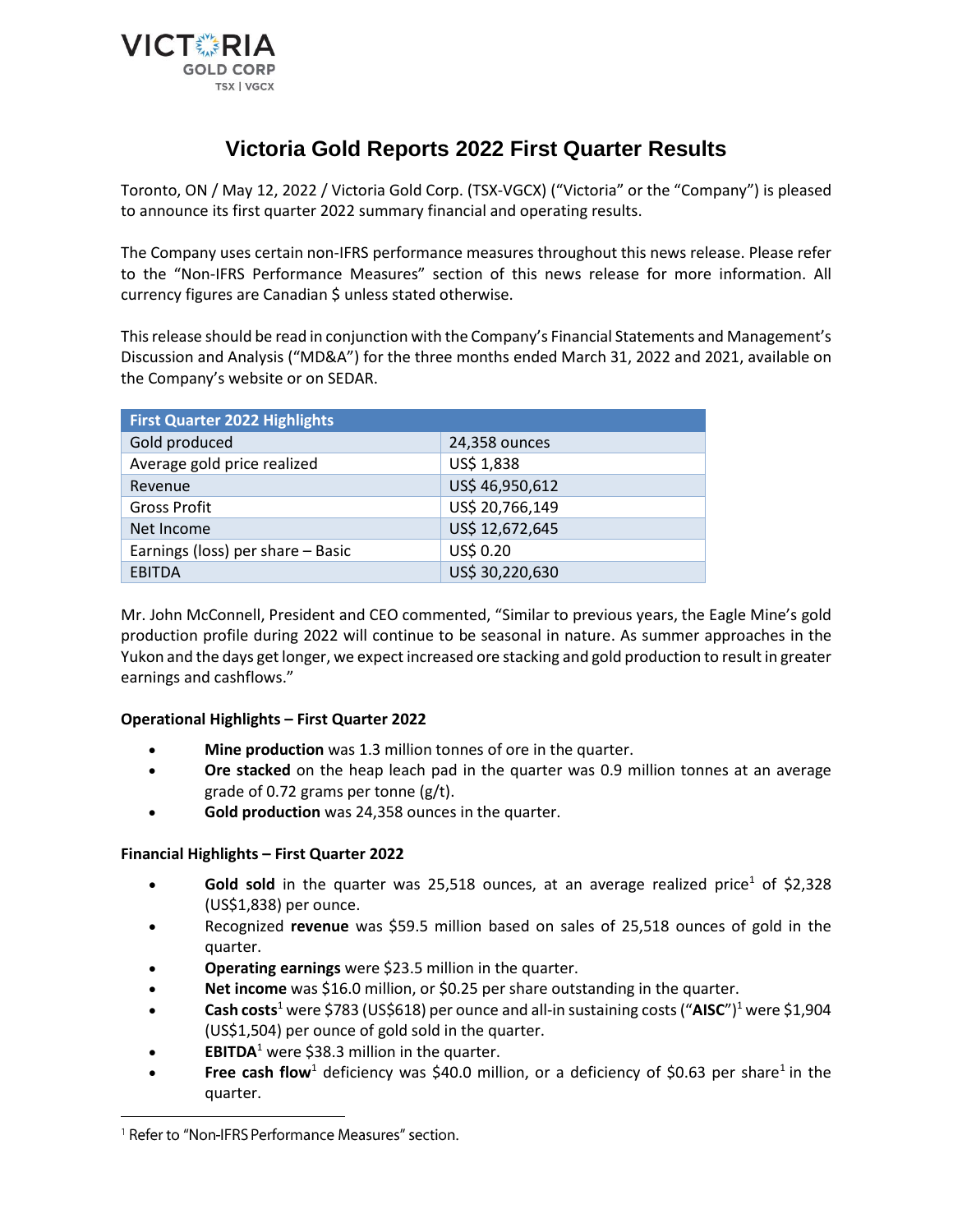• **Cash and cash equivalents** were \$40.7 million at March 31, 2022 after net draw of \$20.4 million against the Company's debt facilities.

#### **First Quarter Operating Results**

|                       |                | <b>Three months ended</b> |           |  |
|-----------------------|----------------|---------------------------|-----------|--|
|                       |                |                           | March 31, |  |
|                       |                | 2022                      | 2021      |  |
| <b>Operating data</b> |                |                           |           |  |
| Ore mined             | tonnes         | 1,328,023                 | 1,562,230 |  |
| Waste mined           | tonnes         | 2,274,894                 | 4,675,295 |  |
| <b>Total mined</b>    | tonnes         | 3,602,917                 | 6,237,525 |  |
| Strip ratio           | Waste: ore     | 1.71                      | 2.99      |  |
| Mining rate           | Tonnes per day | 40,032                    | 69,311    |  |
| Ore stacked on pad    | tonnes         | 881,415                   | 950,513   |  |
| Ore stacked grade     | g/t Au         | 0.72                      | 0.87      |  |
| Throughput (stacked)  | Tonnes per day | 9,794                     | 10,567    |  |
| Gold ounces produced  | ounces         | 24,358                    | 26,759    |  |
| Gold ounces sold      | ounces         | 25,518                    | 27,538    |  |

#### *Gold production and sales*

During the three months ended March 31, 2022, the Eagle Gold Mine produced 24,358 ounces of gold, compared to 26,759 ounces of gold production in Q1 2021. The 9% decrease in gold production is attributed to the decrease in ore mined and stacked during the current quarter as well as Q4 2021.

During the three months ended March 31, 2022, the Company sold 25,518 ounces of gold, compared with 27,538 gold ounces sold in Q1 2021. The 7% decrease in gold sold is primarily attributed to the decrease in gold produced.

#### *Mining*

During the three months ended March 31, 2022, a total of 1.3 million tonnes of ore were mined, at a strip ratio of 1.7:1 with a total of 3.6 million tonnes of material mined. In comparison, a total of 1.6 million tonnes of ore were mined, at a strip ratio of 3:1 with a total of 6.2 million tonnes of material mined for the prior comparable period in 2021.

Total tonnes mined were 42% lower during the three months ended March 31, 2022 as a result of sufficient stockpiles of ore and low stripping requirements for the current period.

#### *Processing*

During the three months ended March 31, 2022, a total of 881,000 tonnes of ore was stacked on the heap leach pad at a throughput rate of 9,800 tonnes per day. A total of 951,000 tonnes of ore was stacked on the heap leach pad at a throughput rate of 10,600 tonnes per day for the prior comparable period in 2021.

Ore stacked on the pad decreased by 7% for the three months ended March 31, 2022 as a result of higher frequency of cold weather operational delays and supply chain challenges which increased unplanned maintenance.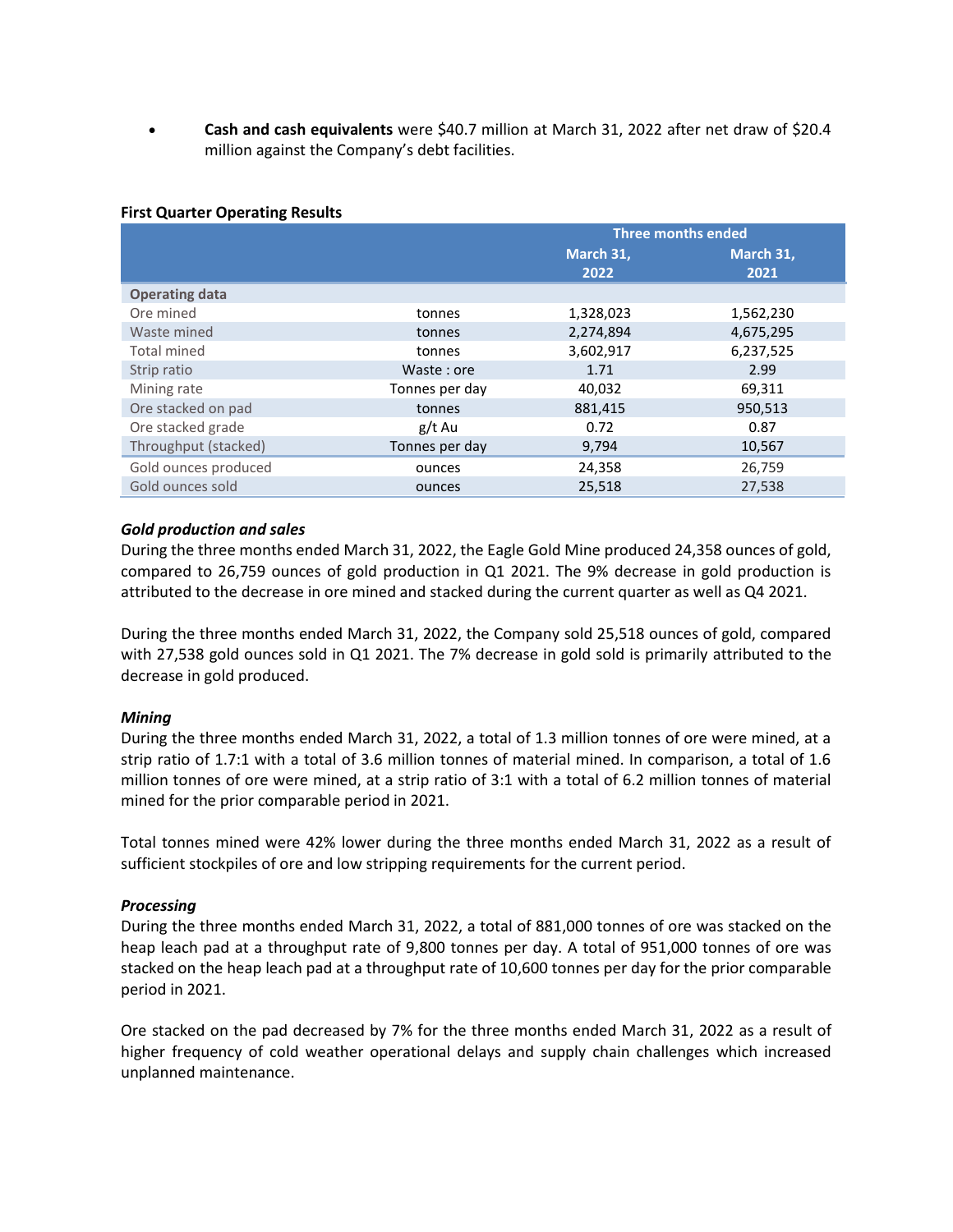As expected, ore for the quarter had an average grade of 0.72  $g/t$  Au, compared to 0.87  $g/t$  Au in the prior comparable period in 2021 due to mine sequencing.

As at March 31, 2022, the Company estimates there are 102,467 recoverable ounces within mineral inventory.

## *Capital*

The Company incurred a total of \$28.0 million in capital expenditures during the three months ended March 31, 2022 including:

- (1) sustaining capital of \$18.4 million, including:
	- i. scheduled capital component rebuilds on mobile mining fleet,
	- ii. expansion to the heap leach pad,
	- iii. final construction on the truck shop, and
	- iv. construction of the water treatment facility;
- (2) capitalized stripping activities of \$9.2 million;
- (3) \$3.3 million growth capital expenditures (growth exploration and mine expansion), and;
- (4) \$2.9 million adjustment to the Company's asset retirement obligation during the quarter.

#### **First Quarter Financial Results**

|                              | <b>Three months ended</b> |                |  |
|------------------------------|---------------------------|----------------|--|
|                              | <b>March 31, 2022</b>     | March 31, 2021 |  |
| <b>Financial data</b>        |                           |                |  |
| Revenue                      | 59,453,560                | 62,749,024     |  |
| Gross profit                 | 26,296,174                | 24,831,749     |  |
| Net income                   | 16,047,370                | 31,800,928     |  |
| Earnings per share - Basic   | 0.25                      | 0.51           |  |
| Earnings per share - Diluted | 0.24                      | 0.48           |  |

|                               | As at<br><b>March 31, 2022</b> | As at<br><b>December 31, 2021</b> |
|-------------------------------|--------------------------------|-----------------------------------|
| <b>Financial position</b>     |                                |                                   |
| Cash and cash equivalents     | 40,694,558                     | 31,250,867                        |
| Working capital               | 118,217,121                    | 62,807,859                        |
| Property, plant and equipment | 641,108,645                    | 626,400,098                       |
| <b>Total assets</b>           | 958,334,820                    | 891,386,863                       |
| Long-term debt                | 177,499,720                    | 151,250,785                       |

#### *Revenue*

For the three months ended March 31, 2022, the Company recognized revenue of \$59.5 million compared to \$62.7 million for the previous year's comparable period. The decrease in revenue is attributed to a lower number of gold ounces sold, partially offset by a higher average realized price. Revenue is net of treatment and refining charges, which were \$0.1 million for the three months ended March 31, 2022. The Company sold 25,518 ounces of gold at an average realized price of \$2,328 (US\$1,838) (see "Non-IFRS Performance Measures" section), compared to 27,538 ounces at an average realized price of \$2,274 (US\$1,795) (see "Non-IFRS Performance Measures" section), in the first quarter of 2021.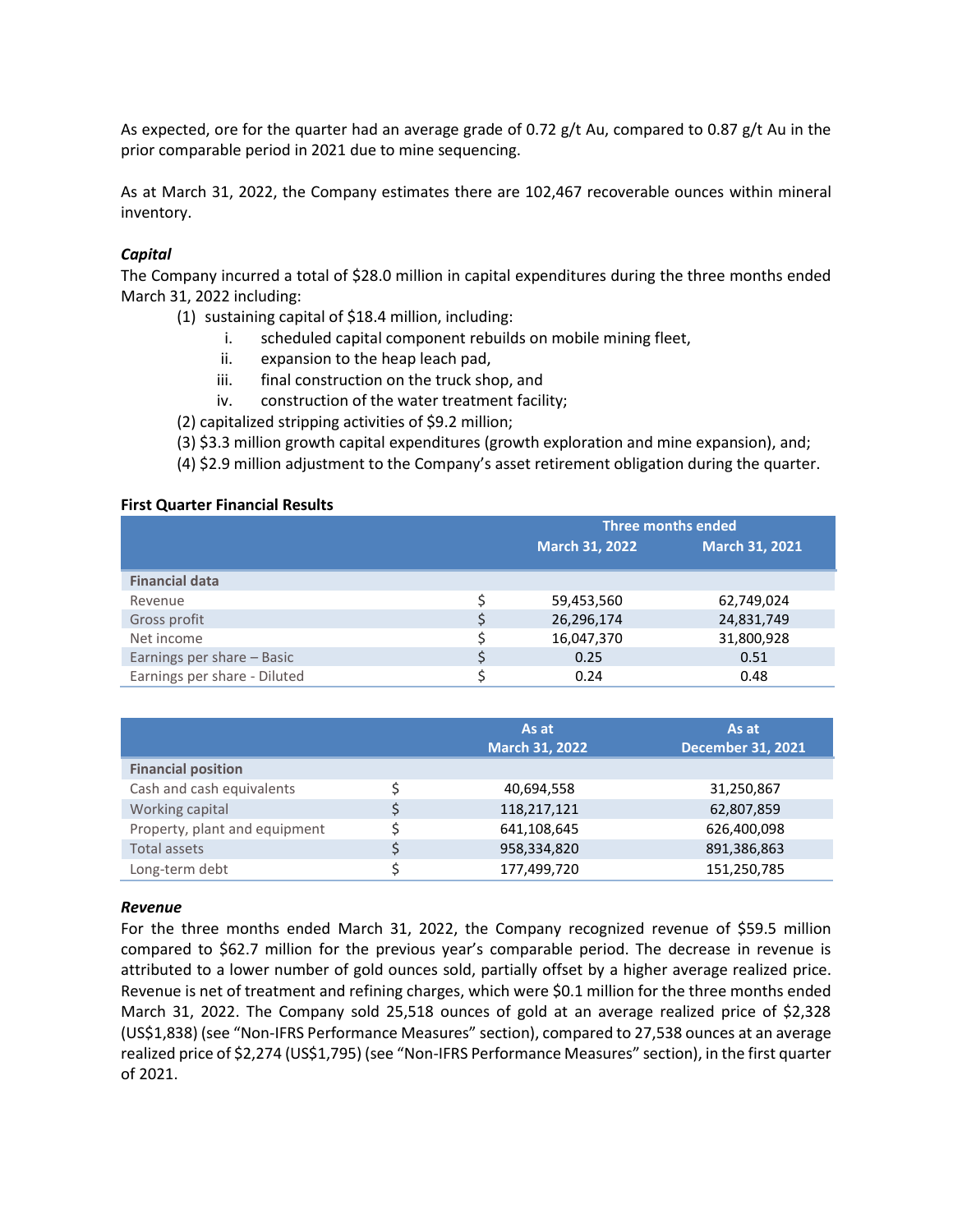## *Cost of goods sold*

Cost of goods sold was \$20.1 million for the three months ended March 31, 2022 compared to \$25.3 million for the previous year's comparable period. The decrease in cost of goods sold is primarily attributed to the change in inventory.

## *Depreciation and depletion*

Depreciation and depletion was \$13.1 million for the three months ended March 31, 2022 compared to \$12.6 million for the previous year's comparable period. Assets are depreciated on a straight-line basis over their useful life, or depleted on a units-of-production basis over the reserves to which they relate.

## **Liquidity and Capital Resources**

At March 31, 2022, the Company had cash and cash equivalents of \$40.7 million (December 31, 2021 - \$31.3 million) and a working capital surplus of \$118.2 million (December 31, 2021 – \$62.8 million surplus). The increase in cash and cash equivalents of \$9.4 million over the year ended December 31, 2021, was due to financing activities (\$47.8 million increase in cash) from shares issued for cash and draws made on credit facilities and long term debt. This is partially offset by operating activities and changes in working capital including foreign exchange losses on cash balances (\$6.7 million decrease in cash) and investing activities (\$31.5 million decrease in cash) primarily from capital expenditures incurred at the Eagle Gold Mine.

## **2022 Outlook**

Outlook includes forward-looking statements which are subject to risks, uncertainties and other factors that could cause actual results to differ materially from expected results. See the end of this news release "Cautionary Language and Forward-Looking Statements".

Victoria's operational outlook assumes that operations will continue without any significant COVID-19 related interruptions. The Company has taken precautions to mitigate the risk of COVID-19 on operations. However, the COVID-19 pandemic and any future emergence and spread of similar pathogens could have a material adverse impact on our business, operations and operating results, financial condition, liquidity and market for our securities. Refer to the "Risk and Uncertainties" section of this MD&A.

2022 production and cost guidance is unchanged from when it was originally estimated and released in March 2022.

Production at the Eagle Gold Mine for 2022 is estimated to be between 165,000 and 190,000 ounces.

Mining, crushing, irrigation of ore on the heap leach pad and gold production are all expected to operate at full capacity during 2022. Stacking of ore on the heap leach pad was paused for six weeks in the first quarter of 2022 (late January through early March 2022) for regularly scheduled maintenance activities. Gold production, which lags stacking activities in heap leach operations, will have a seasonal bias due to the winter scheduled maintenance program which will result in lower gold production in the first half of 2022 and higher production in the last half of 2022, similar to 2021.

AISC<sup>1</sup> for 2022 are expected to be between US\$1,225 and US\$1,425 per ounce of gold sold.

<sup>&</sup>lt;sup>1</sup> Refer to "Non-IFRS Performance Measures" section.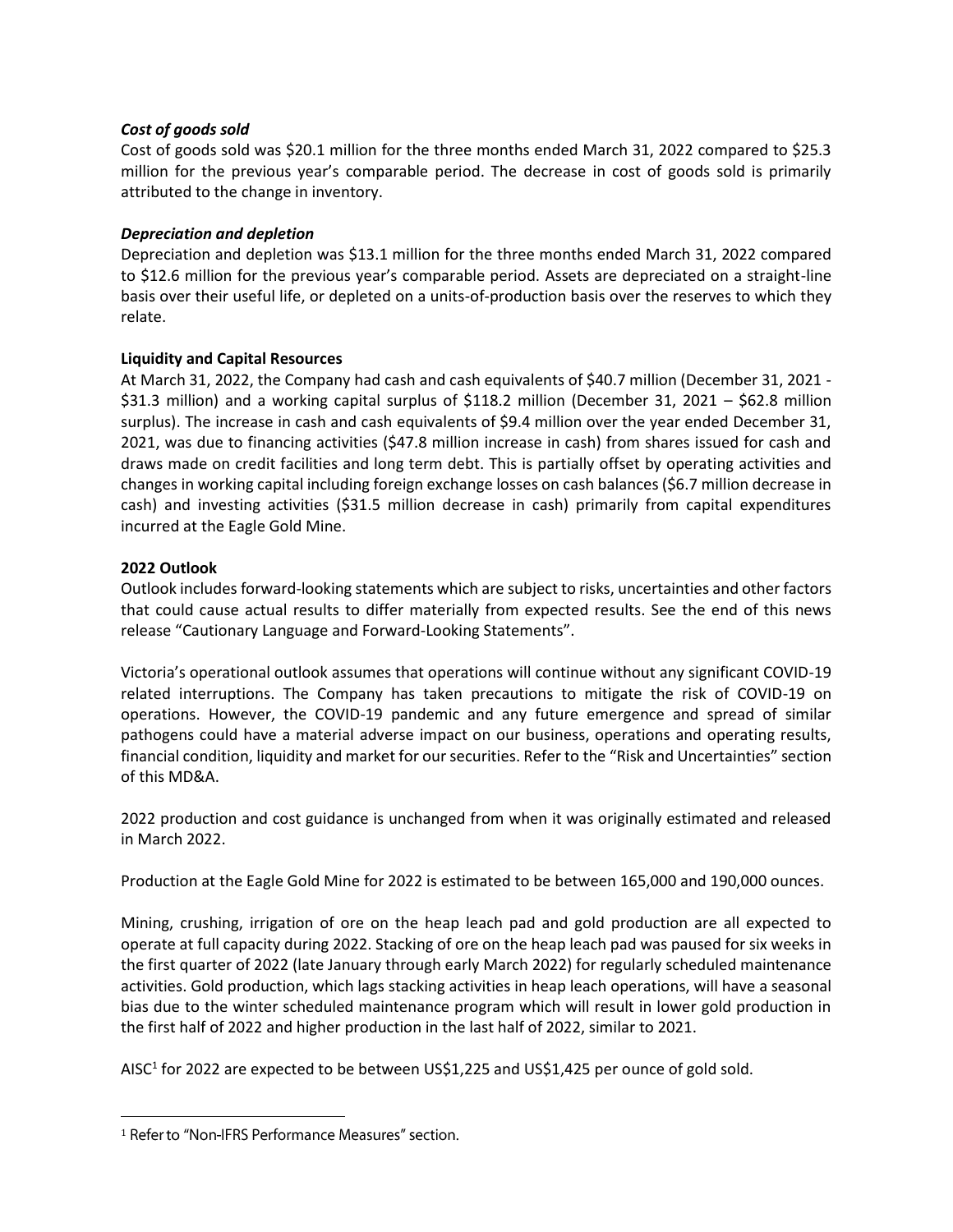#### **Qualified Person**

The technical content of this news release has been reviewed and approved by Paul D. Gray, P.Geo, as the "Qualified Person" as defined in National Instrument 43-101 - *Standards of Disclosure for Mineral Projects.*

## **About the Dublin Gulch Property**

Victoria Gold's 100%-owned Dublin Gulch gold property (the "Property") is situated in central Yukon Territory, Canada, approximately 375 kilometers north of the capital city of Whitehorse, and approximately 85 kilometers from the town of Mayo. The Property is accessible by road year round, and is located within Yukon Energy's electrical grid.

The Property covers an area of approximately 555 square kilometers, and is the site of the Company's Eagle and Olive Gold Deposits. The Eagle Gold Mine is Yukon's newest operating gold mine. The Eagle and Olive deposits include Proven and Probable Reserves of 3.3 million ounces of gold from 155 million tonnes of ore with a grade of 0.65 grams of gold per tonne, as outlined in a National Instrument 43-101 Technical Report for the Eagle Gold Mine dated December 3, 2019. The Mineral Resource under National Instrument 43-101 – *Standards of Disclosure for Mineral Projects* ("NI 43-101") for the Eagle and Olive deposits has been estimated to host 227 million tonnes averaging 0.67 grams of gold per tonne, containing 4.7 million ounces of gold in the "Measured and Indicated" category, inclusive of Proven and Probable Reserves, and a further 28 million tonnes averaging 0.65 grams of gold per tonne, containing 0.6 million ounces of gold in the "Inferred" category.

## **Non-IFRS Performance Measures**

The Company has included certain non-IFRS measures in this new release. Refer to the Company's MD&A for an explanation, discussion and reconciliation of non-IFRS measures. The Company believes that these measures, in addition to measures prepared in accordance with International Financial Reporting Standards ("IFRS"), provide readers with an improved ability to evaluate the underlying performance of the Company and to compare it to information reported by other companies. The non-IFRS measures are intended to provide additional information and should not be considered in isolation or as a substitute for measures of performance prepared in accordance with IFRS. These measures do not have any standardized meaning prescribed under IFRS, and therefore may not be comparable to similar measures presented by other issuers.

## **Cautionary Language and Forward-Looking Statements**

This press release includes certain statements that may be deemed "forward-looking statements". Except for statements of historical fact relating to Victoria, information contained herein constitutes forward-looking information, including any information related to Victoria's strategy, plans or future financial or operating performance. Forward-looking information is characterized by words such as "plan", "expect", "budget", "target", "project", "intend", "believe", "anticipate", "estimate" and other similar words, or statements that certain events or conditions "may", "will", "could" or "should" occur, and includes any guidance and forecasts set out herein (including, but not limited to, production and operational guidance of the Corporation). In order to give such forward-looking information, the Corporation has made certain assumptions about the its business, operations, the economy and the mineral exploration industry in general, in particular in light of the impact of the novel coronavirus and the COVID-19 disease ("COVID-19") on each of the foregoing. In this respect, the Corporation has assumed that production levels will remain consistent with management's expectations, contracted parties provide goods and services on agreed timeframes, equipment works as anticipated, required regulatory approvals are received, no unusual geological or technical problems occur, no material adverse change in the price of gold occurs and no significant events occur outside of the Corporation's